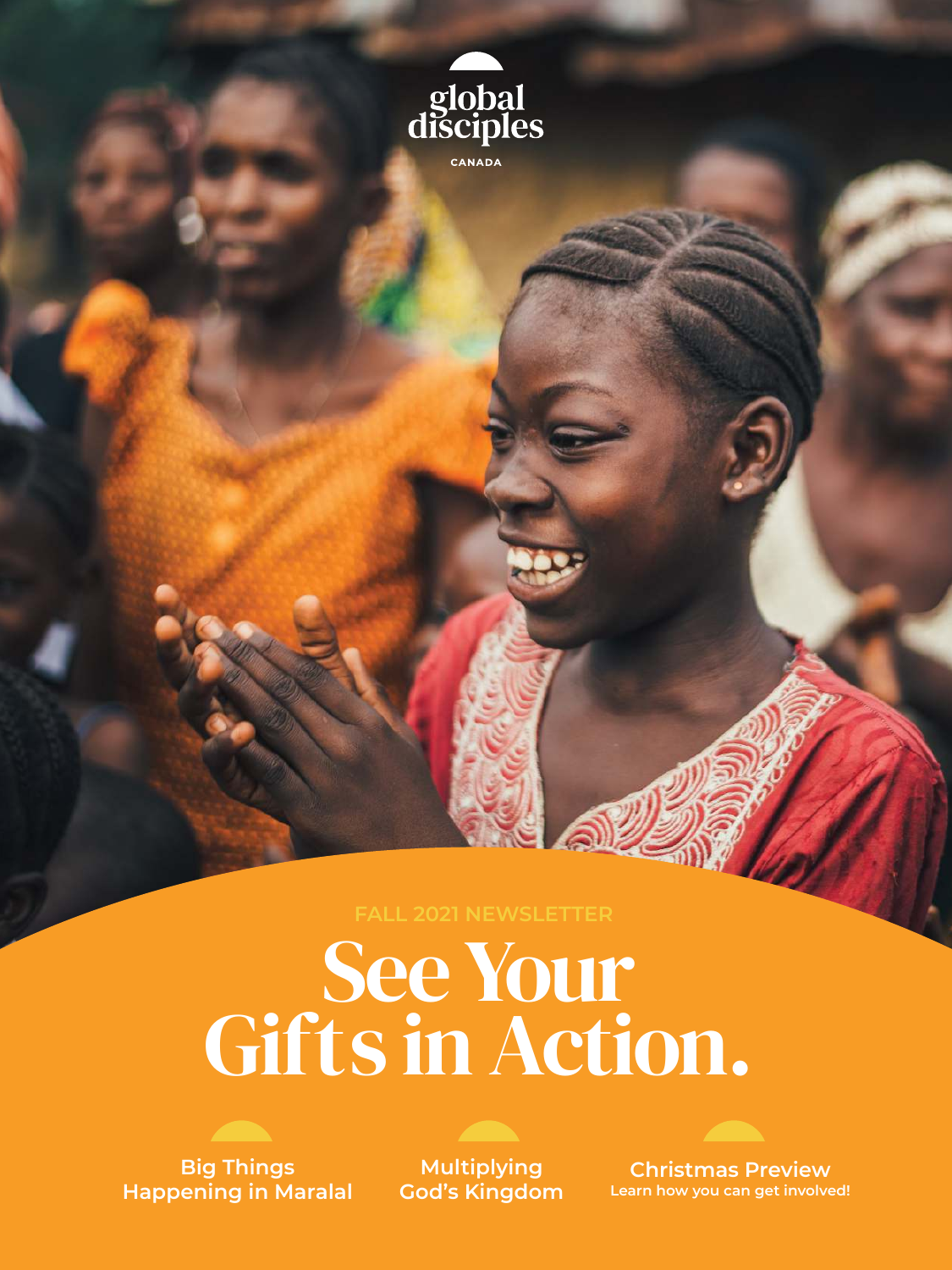## A Message from the Executive Director

**God has been doing big things through Global Disciples even though it has been a tough year. I am thrilled to share some of the milestones with you especially because none of this would be possible without your prayers and generous partnership.**

By God's grace, Global Disciples has been able to adapt and innovate during the COVID-19 pandemic. By taking a new approach during these unprecedented times and embracing online learning, we have shifted strategically in ways that will make it easier to multiply and scale up in the future. Over the past year, the number of Certified Trainers on our international staff has doubled!

Around the world, 52 Annual Equipping Events were held, the most ever held in a single year. At these events, more than 2,000 Program Directors received training and renewal, led by local or regional teams, independent from our North American staff. This independence is exactly what Global Disciples is all about.

We have begun training local worship leaders as new fellowships are established in least-reached areas. This is a great complement to the intercessory work being developed by our growing team of Regional Prayer Leaders.

In August, we also celebrated Paul and Ruthanne Wartman's amazing 10 years of developing leaders, teaching, and pastoring our Global team. We wish them well in their retirement and will do our utmost to carry on their great legacy. Paul has reassured me that our coffee dates are not going to finish any time soon!

**YOU are an important part of the Global Disciples Canada story! It's a story that over the years has had remarkable implications and we are so glad you are a part of it too.**

Andre Lesur

**Andre Lesur** Executive Director, Global Disciples Canada



## Past year by the numbers:

2x

Certified Trainers on our international staff

2,000 Program Directors received training and renewal

52 Annual Equipping Events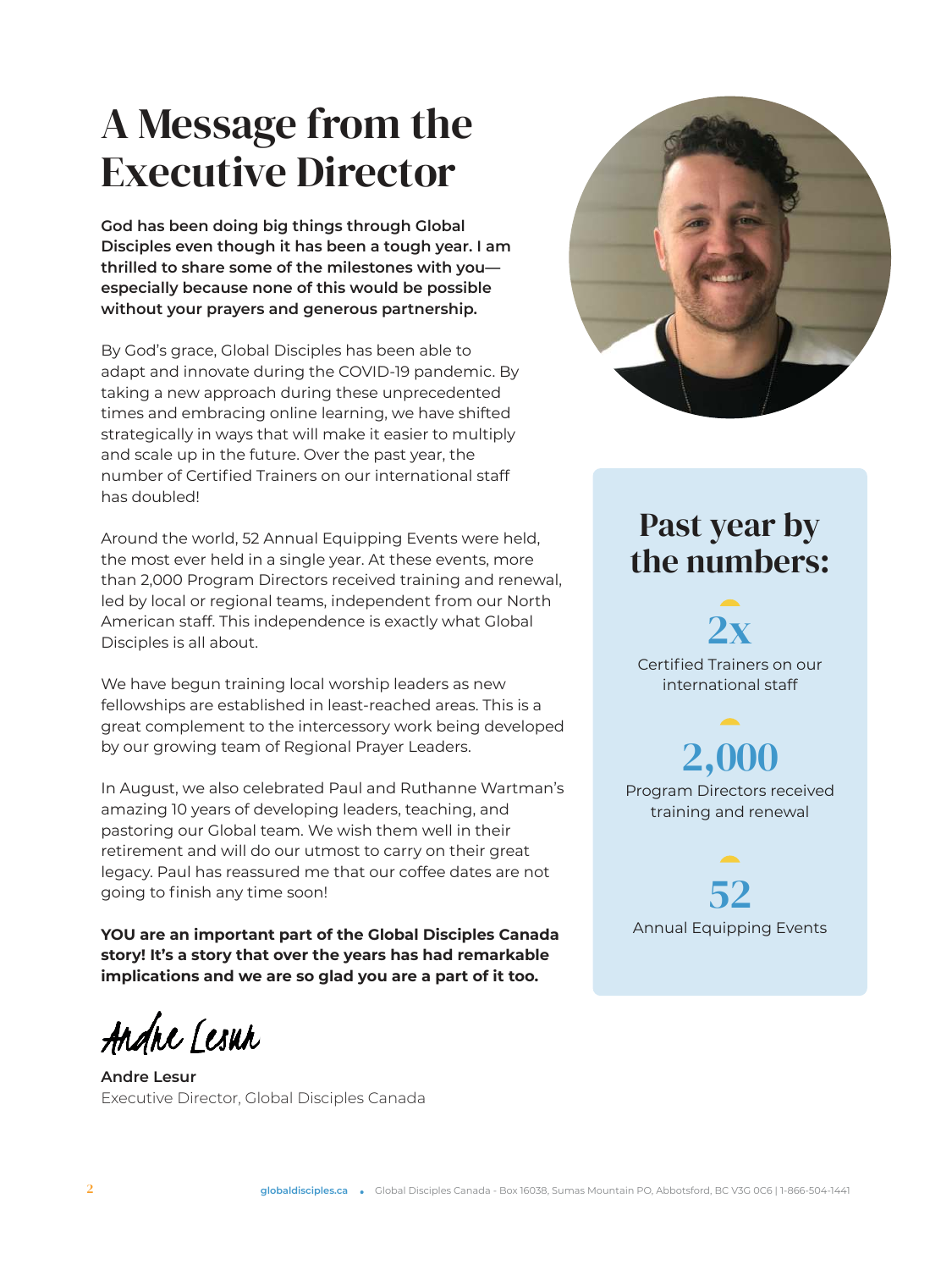## Reach the world.

#### **Join our community of monthly supporters! Your support will bring the hope of Jesus to least-reached people groups around the world.**

#### **To donate, visit globaldisciples.ca**

*At Global Disciples, our Great Commission strategy is simple. We teach people how to become disciple-makers in areas leastreached by the Gospel, and we provide the tools they need to build an economically selfsustaining ministry within four years.*

It all starts with local church clusters. Several churches from a cluster choose a director to go through our Discipleship Mission Training program. That director learns to teach and equip disciplemakers by offering the same training to others within their church cluster.

Once a group of people has completed the Discipleship Mission Training, they go out into communities where Jesus Christ is unknown, and begin the work of evangelism and church planting.

It's amazing to see how quickly the community of Christ can grow.

A key factor in our training model is that it can be easily reproduced by participants. Disciple-makers can multiply quickly to produce a fellowship of believers who then grow the Body of Christ by planting new churches.

Through our on-the-field Leadership Training program, disciple-makers and their new church fellowships are matched with Christ-like leaders who offer spiritual support and ongoing mentorship.

In addition to leadership training, our disciple-makers are offered Small Business Training. By running small businesses, church planters have access to a much needed stream of locallygenerated income to support God's work. It also gives them an easy way to become part of an unreached community.

Leadership programs are locallyfunded from the beginning and discipleship-mission programs are

1

2

3

4

fully supported by local resources by their fourth year.

Once established, all of these programs are operated solely by on-the-ground, local churches. This local ownership promotes accountability, increases local partnerships and broadens engagement from within the community.

A cluster of churches can begin with any training program and add the others as they see success. When we see all three trainings working together, we also see significant and lasting multiplication and impact.

**Support from generous donors like you helps Global Disciples fund a percentage of startup costs with each new local partnership. With your help, we can continue to share the Gospel with least-reached people in the remotest parts of Africa, Asia and Latin America.** 

### Building a Fellowship of Believers

#### **Our Model of Multiplication**

What begins with the training of one disciple-maker quickly grows exponentially…

- This results in three new churches planted with an average of **25 new disciples** in each church
- The group of 15 disciple-makers together reach **71 new disciples** while on outreach
- That director **trains 15 disciple-makers** over one year
- Global Disciples trains **1 church director**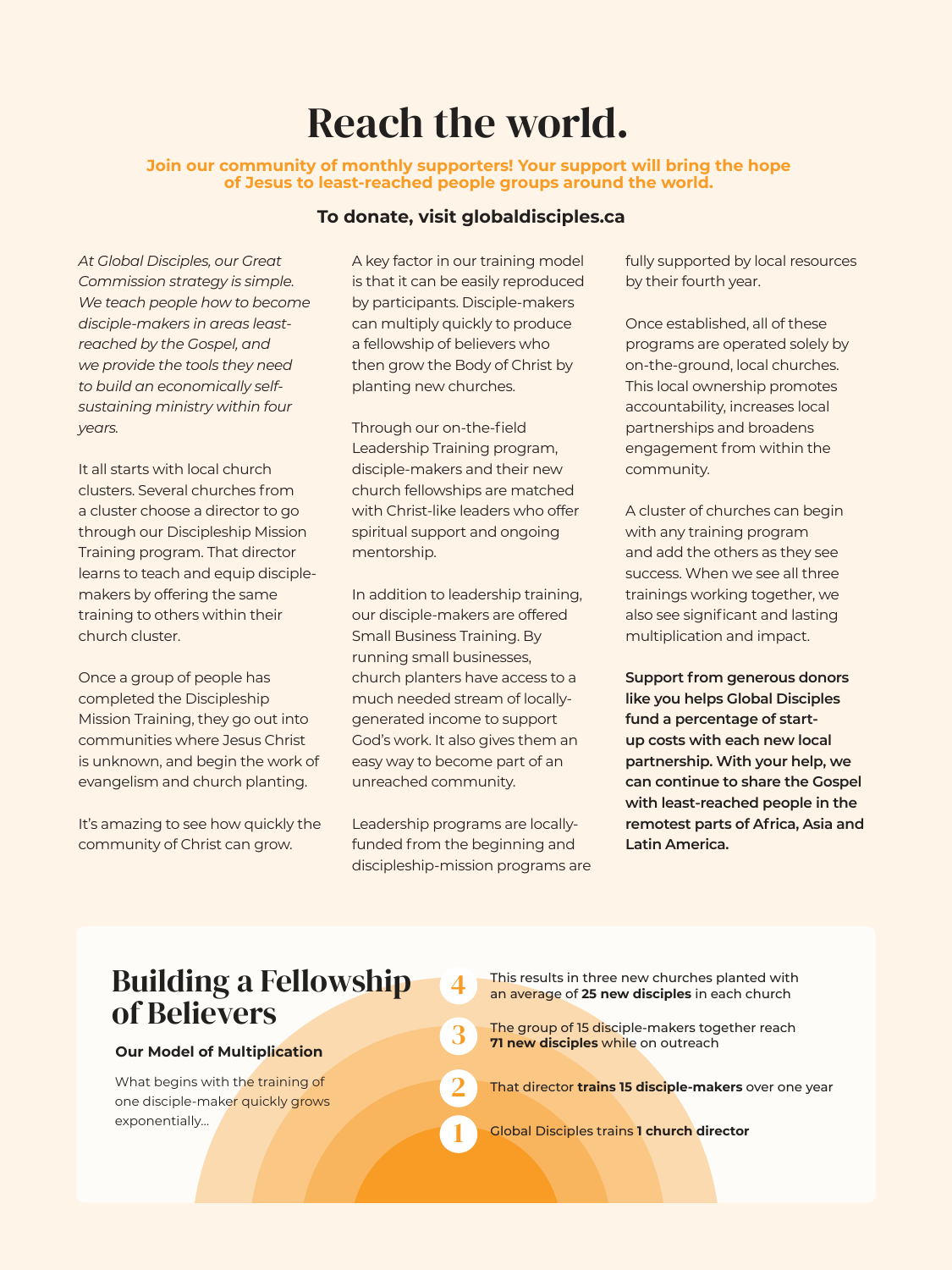A flexible and adaptive ministry has led to the salvation of 12 people.

# Hunger for the Gospel

### **How God's Love is Spreading in Maralal**

**When the Covid-19 pandemic hit, believers around the world were forced to pause and re-evaluate what fellowship and ministry could look like during such unprecedented times.**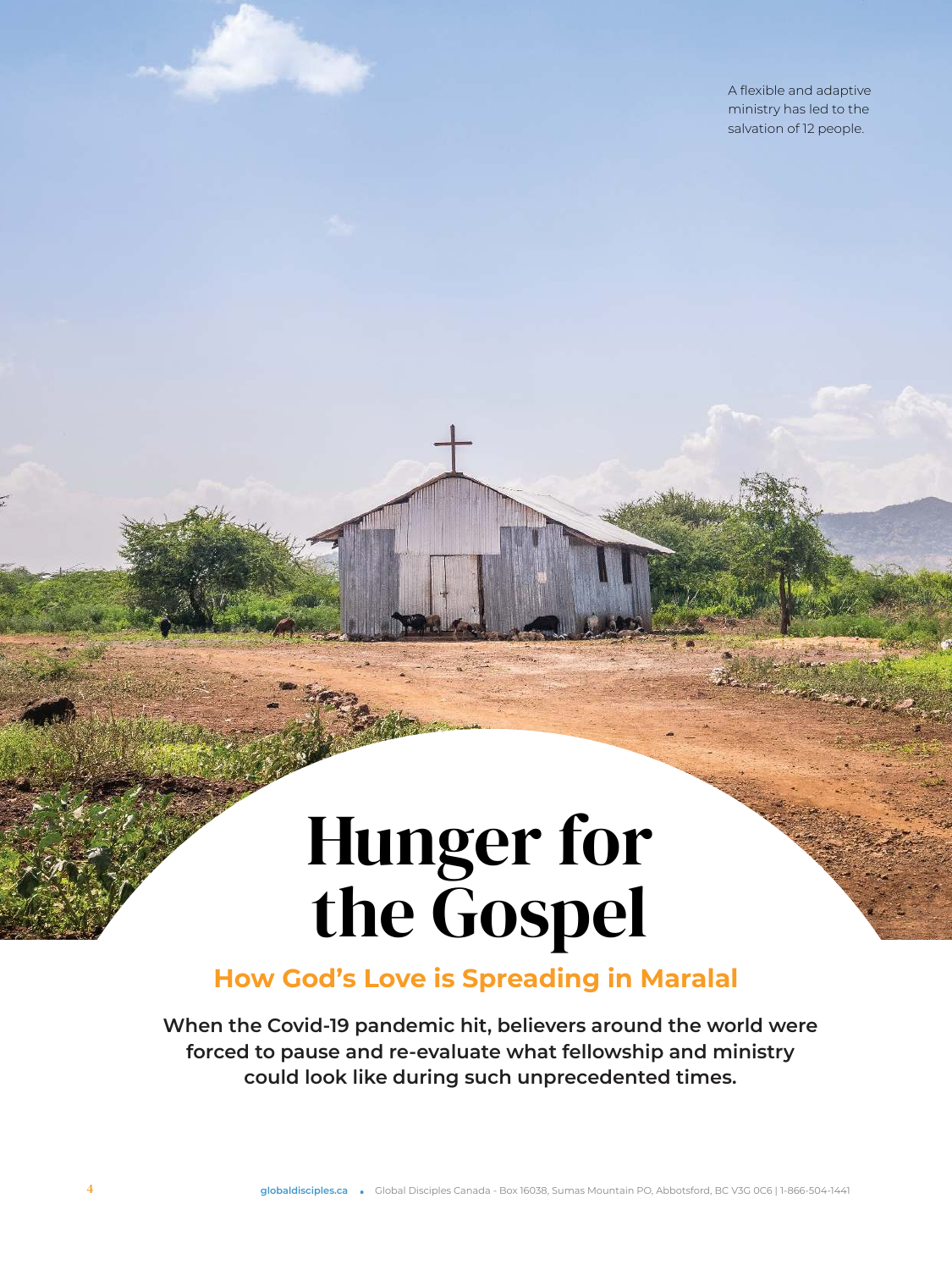In the small hillside market town of Maralal, northern Kenya, the story was no different. All public gatherings had been forbidden. Churches were closed. Missionary work and discipleship training were heavily impacted.

A director named Lucas had just completed the Discipleship Mission Training program and was ready to start training the next generation of disciple-makers. Unfortunately, he found himself stuck, at an impasse in his ministry due to the gathering restrictions.

Lucas felt an urge to engage in ministry. Rather than staying home and doing nothing, he connected with another nearby disciple-maker. They talked about the challenges they were facing and brainstormed ways that they could adapt their ministry amidst these restrictions.

Together, they decided to start reaching out to their neighbours one-on-one, in an informal ministry.

#### **Quickly, they noticed a stirring in the hearts of their neighbours—there was a real hunger for the Gospel.**

Lucas and his colleague started doing outreach, house by house. They shared the Gospel and prayed for the needs of the people.

More and more people started to request prayer, asking to be ministered to with the Word.

Those who were receiving this ministry were the Saburus, Trukanas and Kikuyus people groups, most of them being small scale farmers, pastoralists and business people.

#### **In such uncertain times, God's peace seemed to be the only real comfort.**

As restrictions eased off, people in need were able to visit the director in his home for prayers. They gathered in small numbers to hear testimonies of answered prayers and study the Word of God together.

This was yet another example that God's love cannot be held back. His peace and understanding can break through the most difficult circumstances. Through one person's informal ministry, more than 12 people dedicated their lives to Christ and a small fellowship started in Maralal.

#### **Even the smallest effort to share Christ's love can make a big difference—and it has a ripple effect.**

In Maralal, fellowship has become a source of hope and encouragement to the community. More small group fellowships are being organized to accommodate a growing need. More and more people are getting involved in intercessory prayer and God's presence is felt by many.



Maralal, Kenya is one of the leastreached areas in the world, but today, the message of Christ is spreading throughout the community.

> As people continue to receive salvation, hope and faith in the goodness of the Lord is growing in Maralal. Glory be to God!

Please keep the director and his disciples in your prayers as they continue to adapt and expand their ministry. Your prayers and financial support are so needed and appreciated. Thank you for joining us to support God's work in remote locations like Maralal.

**There are so many more places like Maralal, where people are yearning for the peace that only God's salvation can bring. Your ongoing gifts help us in sharing the message of love and hope in Christ, "until the whole world knows."**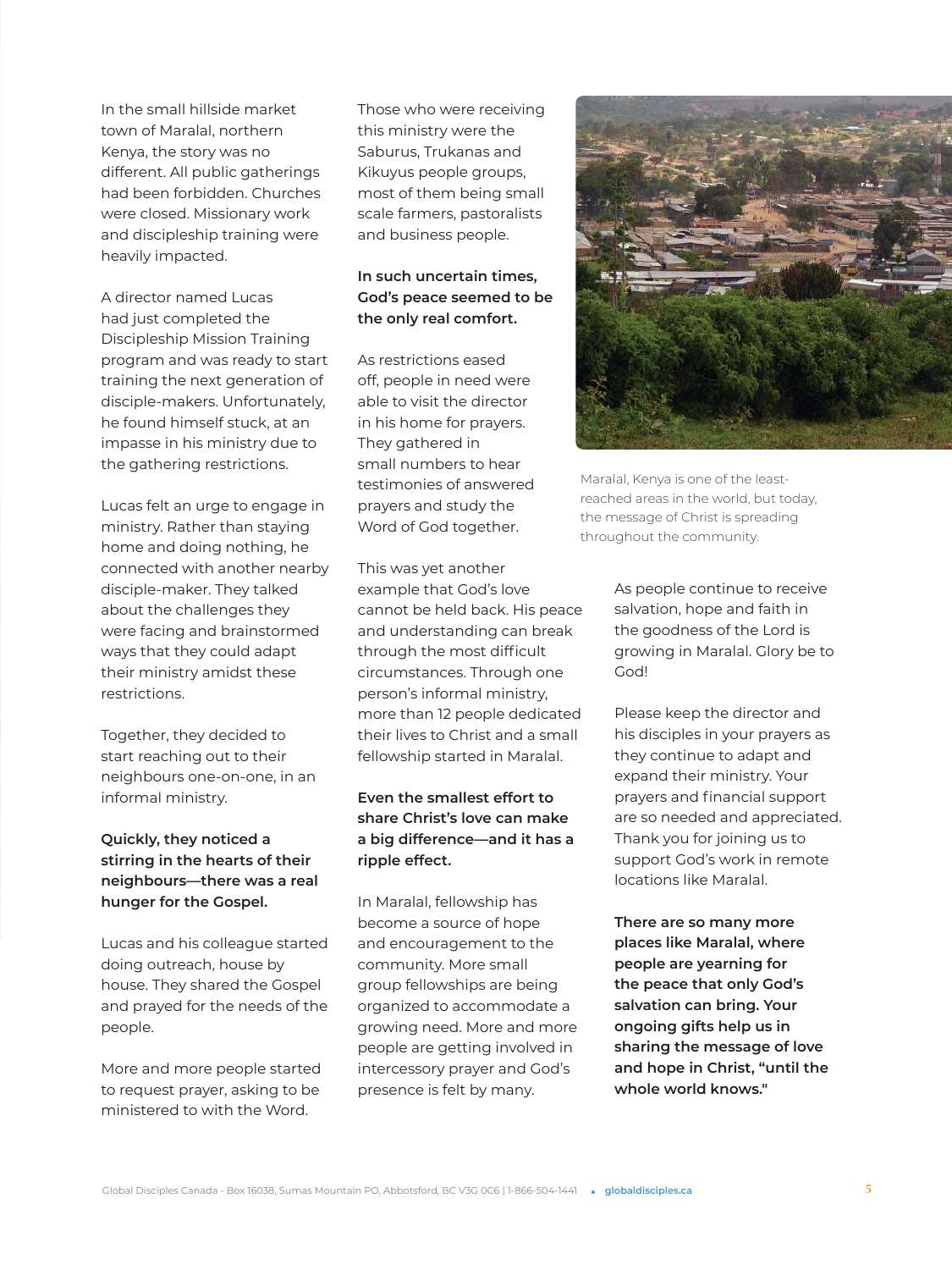## From the Ends of the Earth We Still Hear Singing!

#### **A Field Update from Timothy Bentch, Global Worship Specialist**

In the midst of a turbulent time in our world, we made a conscious decision to continue to sing and worship, standing with one another in prayer and lifting our voices as one in praise to our God!

But at the same time, we were holding so much grief for humanity, for our Global Disciples community, for our loved ones. How

do we sing when there is so much pain and hardship in this world, even beyond a pandemic?

While we enjoyed momentary freedom and relief in North America, the situation was drastically

worsening in other parts of the world. One of our long-time Global Disciples leaders abroad was fighting for his life. We prayed fervently for him and many others, sending aid and scrambling to find oxygenators.

One of our Asia staff died at 34 years old from the effects of Covid. A number of program

directors have succumbed to the virus, and others have lost wives or husbands or parents. Many in southeast Asia are still losing loved ones as the Delta variant spreads.

However, we also witness a continuing wonder and miracle: "From the ends of the earth we still hear singing!" Followers of Jesus are suffering but they have not stopped giving

> thanks! They are praising God.

When I see the shining faith of sisters and brothers enduring hardship, I realize afresh that even in acute suffering, Jesus is enough. Amid our own disappointments and loss, we find strength and hope as we

trust in His tender care, and we sing!

More than ever, it's time for us to rise above discouragement and suffering, and to gather together and sing, "Glory to the Righteous One!" We need to worship and praise our God with everything within us, so that our voices resound to the ends of the earth!

> Giving online is quick and easy.

**Donate today to raise up more disciple-makers!**

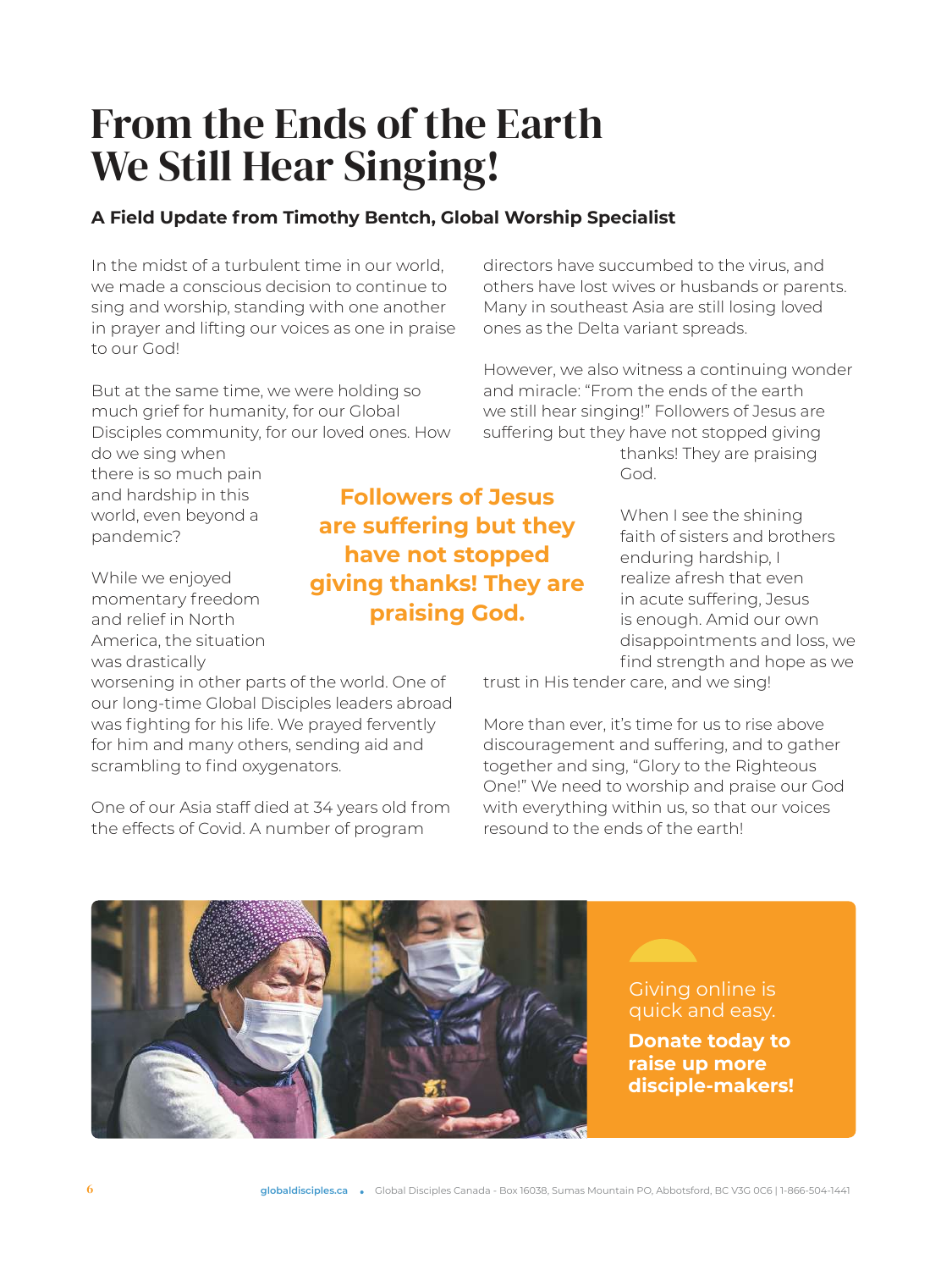

Jesus said "*Go and make disciples of all nations.*" (Matthew 28:19)



# Christmas is Coming!

#### **Celebrate God's Greatest Gift with Us**

Christmas is just around the corner. Naturally, this is a season to celebrate Jesus' birth, God's greatest gift to each one of us. But it is also an important season to consider the legacy that began when Jesus was born—a legacy we are all called to carry today.

Jesus left His home and came to earth to live among those who needed Him but did not yet know Him. Every day, He shared God's love with those around Him. In a way, His birth was the first missionary act.

Throughout His entire life, Jesus modeled what He would later command of His disciples—"Go and make disciples of all nations" (Matthew 28:19). This is The Great Commission which we are still working to see realized today.

#### **This Christmas, one of the best ways we can celebrate God's greatest gift is by following Jesus' example.**

Global Disciples is working hard to bring the Gospel to every corner of the earth. The Good News should be freely available and accessible to all. That's why our training model has been designed to be locally owned and easily replicated. Ministry leaders and disciple-makers are being raised up within local communities to impact those around them, and bring the message of God's love to the least-reached.

It is what Christmas is all about.

What greater way to honour the coming of Christ than to share the story of Jesus' birth? Too many have never heard it before. The Christmas story reminds us that the Gospel is not for a select few. It's for everyone: "*I bring you good news of great joy that will be for all the people"* (Luke 2:10).

**We invite you to celebrate the true meaning of the season by joining us. This Christmas, would you help share the gospel with everyone—including one third of people in the world who are unreached? Please give generously.**